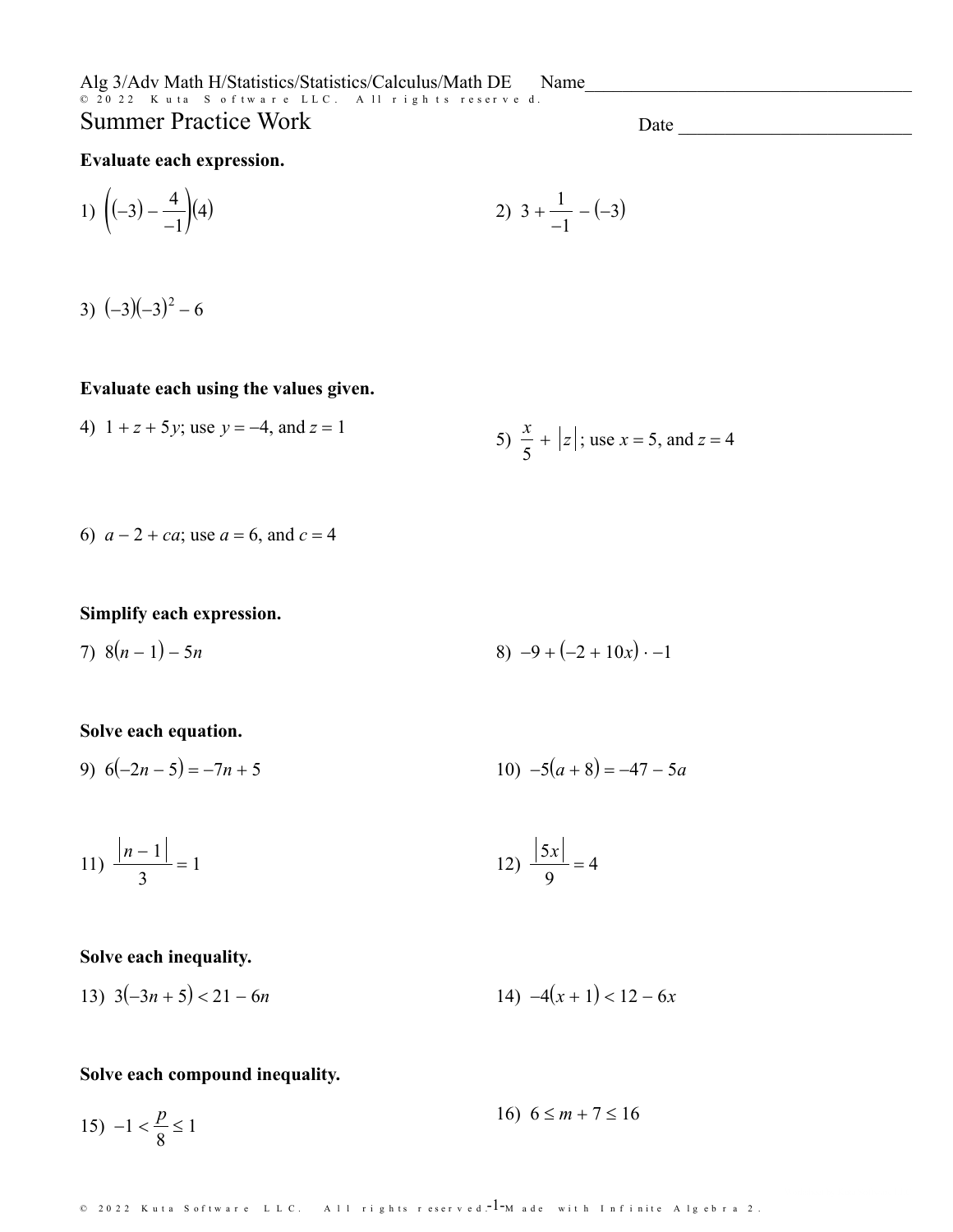**Solve each inequality.**

17) 
$$
|p+7| - 2 \ge 15
$$
  
18)  $\frac{|v+1|}{5} \le 4$ 

#### **Sketch the graph of each line.**



**Write the slope-intercept form of the equation of the line through the given point with the given slope.**

21) through:  $(-4, 1)$ , slope =  $-1$ 

#### **Write the slope-intercept form of the equation of the line through the given points.**

22) through:  $(-4, -1)$  and  $(0, -4)$ 

### **Write the slope-intercept form of the equation of the line described.**

23) through: (-5, 1), parallel to  $y = \frac{1}{x}x - 3$  (24) the 5  $x-3$  2*i*, anough 24) through:  $(-5, 3)$ , perp. to  $y = 5x + 4$ 

# **Factor each completely.**

25)  $p^2 + 10p$  $2^2 + 10p$  26)  $n^2 + 9n$ 

27)  $3x^2 - 25x + 50$  $2^2 - 25x + 50$  28)  $2x^2 + 13x - 24$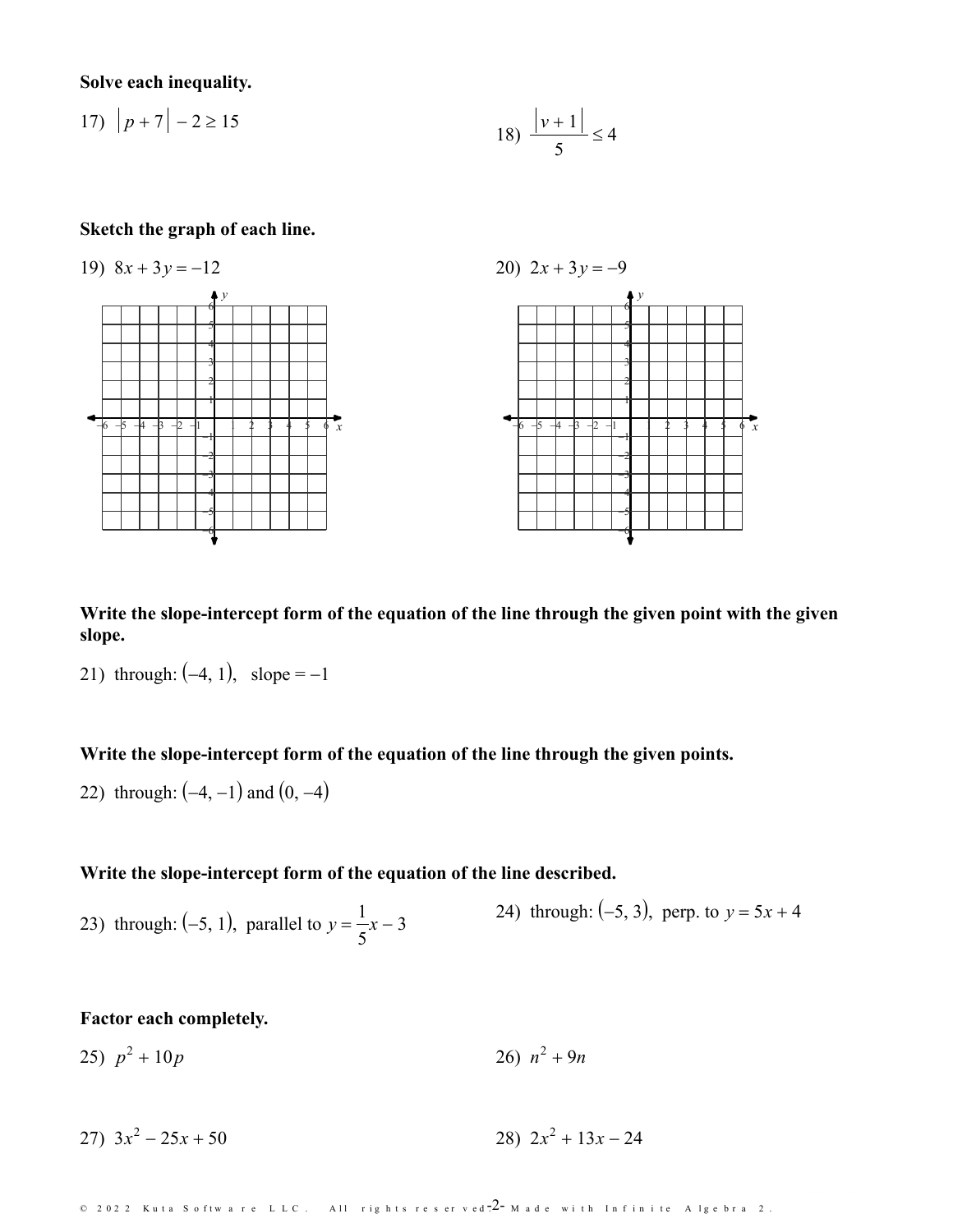$$
29) \t9a^2 + 30a + 25 \t\t\t 30) \t x^2 + 4x + 4
$$

# Solve each equation by taking square roots. Round to three decimal places.

31) 
$$
n^2 = -57
$$
 32)  $a^2 = -77$ 

33) 
$$
x^2 + 7 = 9
$$
  
34)  $n^2 - 1 = 97$ 

### Solve each equation by factoring.

35) 
$$
x^2 - 9x = -8
$$
  
36)  $n^2 = -14 - 9n$ 

# Simplify each expression.

37) 
$$
(x - 7x^2 + x^4) - (7x^3 + 7x - 8x^2)
$$
  
38)  $(3v^4 + 4v^3 - 8v^2) - (6v + 2v^2 + 5v^4)$ 

# Find each product.

- 39)  $(5n+8)(8n+4)$ 40)  $(8b+6)(6b-8)$
- 41)  $(2 8v)(2 + 8v)$ 42)  $(3 + 6x)(3 - 6x)$

### Divide.

43) 
$$
(3r^3 - 18r^2 - 55r + 64) \div (r - 8)
$$
  
44)  $(x^3 + 2x^2 + 7x + 7) \div (x + 1)$ 

### **Evaluate each function.**

45) 
$$
g(x) = -3x^2 - x
$$
; Find  $g(1)$   
46)  $g(x) = x^2 - 3$ ; Find  $g(6)$ 

# Simplify.

47)  $\sqrt{54x^4}$ 48)  $\sqrt{245x^3}$ 

50)  $2\sqrt{54} - 2\sqrt{6}$ 49)  $-\sqrt{2} + 3\sqrt{8}$